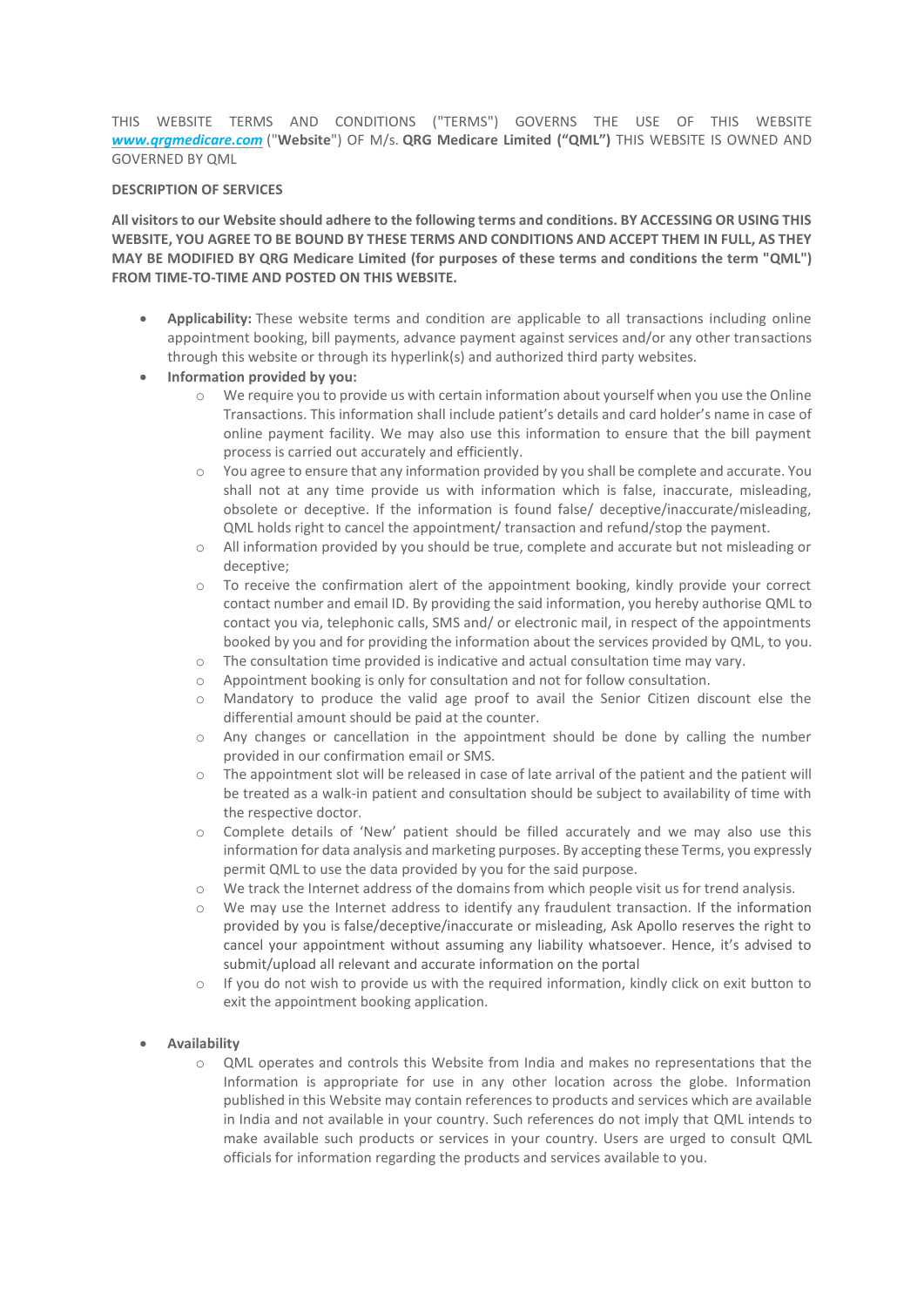## **LIMITATION OF LIABILITY FOR USE OF THE SITE**

- o The information available on the site website could include inaccuracies or typographic errors. QML specifically disclaims any liability for such inaccuracies or errors. QML does not warrant or represent that the information on the website website is complete or up-to-date, and assumes no obligation to update the website. QML may change the information on the website website at any time without notice or may make improvements or changes to the website website at any time.
- o You agree and undertake that QML, its affiliates and any of their respective officers, directors, employees, or agents will not be liable, whether in contract, tort, strict liability or otherwise, for any direct, punitive, special, consequential, incidental or indirect damages (including without limitation lost profits or lost opportunity) arising out of or in connection with the use of this website website or a r Hyper-link Link site or a third party site, or with delay or inability to use the website website or a Hyper-link Link site, even if QML is made aware of the possibility of such damages. This limitation on liability includes, but is not limited to, transmission of any viruses which may infect a user's equipment, unauthorized access, operator errors, theft, failure of mechanical or electronic equipment or communication lines, telephone or other connect problems, strikes or other labour problems or any force majeure. QML cannot and does not guarantee continuous, uninterrupted or secure access to the Website.
- o You are informed that use of internet may be susceptible to a number of frauds, misuse, hacking and other actions that could affect payment instructions / other instructions to your bank through the payment gateway. QML shall aim to provide security to prevent the same, there cannot be any guarantee from such internet frauds, hacking and other actions that could affect payment instructions / other instructions including result in delay or failure in processing the instructions. QML shall not be responsible for the same.
- o QML shall not be responsible for any such failed transaction, where the bank account of the user of the website is debited for the transaction amount and the transaction is not completed, for any reason whatsoever. Such user of should connect with his/her banker for any such failed transactions and the user of website absolves QML of any liability, whatsoever, on this account.

# **DATA PROTECTION**

- o QML may use "Cookies" for storing visitor preferences, profiling visitors and tracking visitor behaviour on this website. Cookies are small data files that a website stores on computer. By visiting this website you acknowledge, accept and expressly authorize QML for the placement of Cookies on your computer.
- o QML shall take all reasonable precautions to preserve the confidentiality and prevent any corruption or loss, damage or destruction of the data and information provided by you on the website.
- All personal medical information will be kept confidential. It will only be disclosed to those involved with your treatment or care or persons involved in the process of evaluation of your information including but not limited to medical treatment, procedure, services etc. or an organization, which may be responsible to evaluate your treatment expenses. However, QML reserves the right to perform statistical analyses on your personal data and information. For details on the confidentially and privacy policy refer to the Online Privacy Statement. If such data has been requisitioned by any government agency/department/body and/or any law enforcement agency, QML shall be entitled to share the same on receipt of a written notice in this regard.
- o Certain services on the website may require authentication procedures and enable you to access such services by using a user ID and password. QML shall take reasonable care to ensure the security of and to prevent unauthorized access to the services, which are part of the website, however you will be the sole and exclusive owner of user ID and the password. It is your responsibility to ensure the confidentiality and protection of your user ID and password and will not reveal to any third party. You are urged to change your password at regular intervals. In addition to user ID and password, QML may, at its discretion, require you to adopt such other means of authentication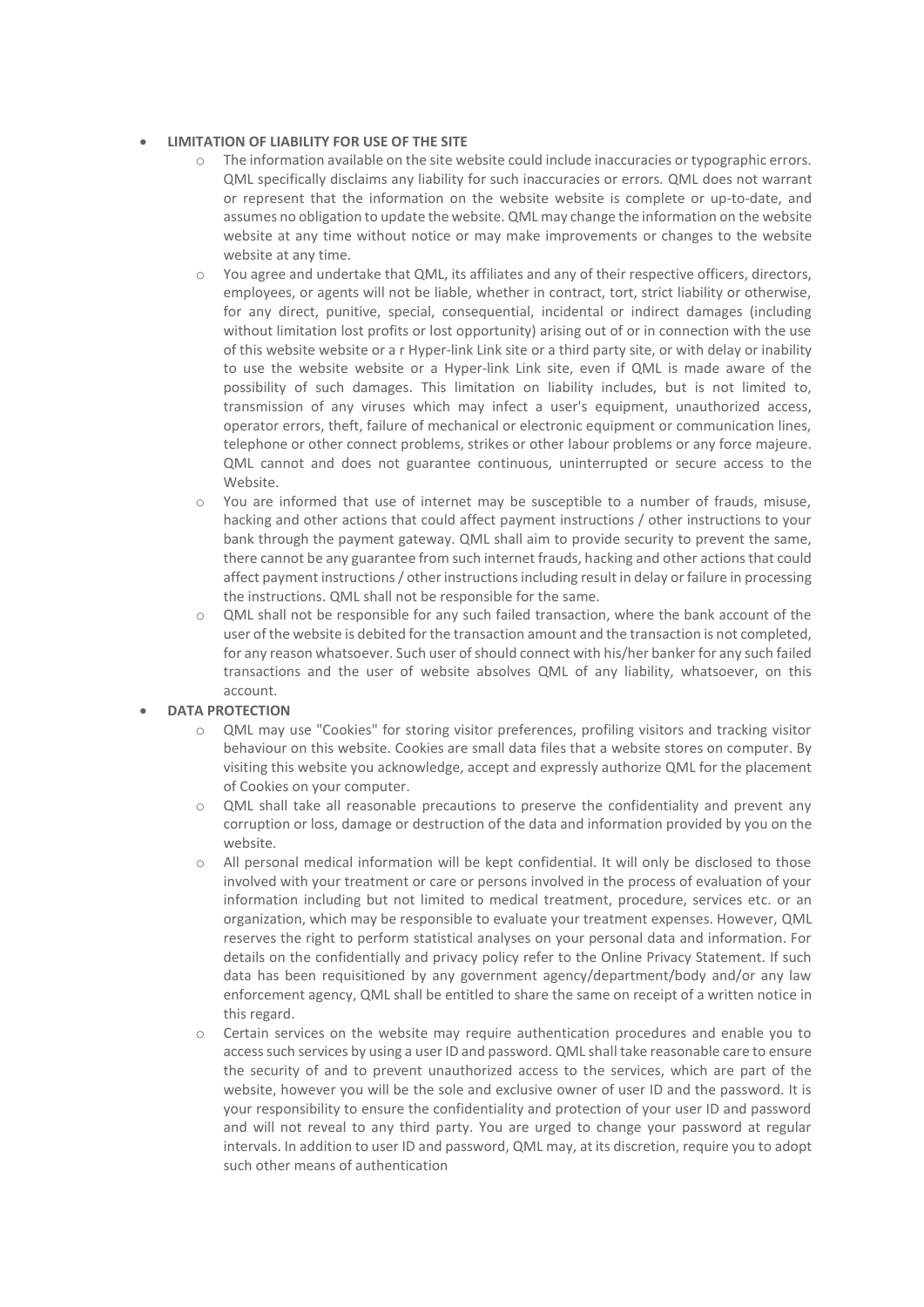- o You are cautioned that use of cyber-cafe/shared computer for payment transaction at a shared terminal is risky and you are urged not to use a cyber-cafe/shared computer terminal for any such transactions.
- **Gateway Security**
	- o We wish to make your payment process a secure and convenient experience, and invite you to carefully read these Terms and Conditions which govern the use of this Online Payment Facility.
	- o We use all reasonable endeavours to ensure the integrity of the Online Payment Facility's Security. Despite our endeavours breaches of security and confidentiality could occur. You acknowledge that we are not liable for any loss suffered by you as a result of any breaches in security.
	- o You are responsible for keeping the computer you are making the payment from free from viruses and malicious programs, and maintaining all appropriate security measures.
	- o You acknowledge that your failure to do so may lead to, amongst other things, the interception of data by unauthorized parties. We shall have no liability to you whatsoever if you suffer any loss that is caused wholly or in part by your failure to keep secure the computer you are making a payment from.
	- o QML may at any time modify the Terms & Conditions of Use of the site without any prior notification to you. You can access the latest version of the User Agreement at any given time on the website. You should regularly review the Terms & Conditions on the website. In the event the modified Terms & Conditions is not acceptable to you, you should discontinue using the service. However, if you continue to use the service you shall be deemed to have agreed to accept and abide by the modified Terms & Conditions of Use of this site.
- **PAYMENT**
	- o When QML receives a transaction instruction from you in respect of any services or products on the website, through appropriate mode you may also be directed to a third party site to enable processing of a transaction in which event such transaction will be governed by the terms and conditions of such third party site. QML shall not be liable (a) if any transaction does not fructify or may not be completed or (b) for any failure on part of the bank or the credit card or the third party site or agency to perform any of its obligations or (c) in respect of any loss or damage arising directly or indirectly out of the decline or acceptance of authorization for any transaction, for any reason whatsoever.

# **Payment Gateway & Methods:**

- o QML online payments are **redirected** to the service provider for processing and then return back to our site.
- o **Accepted Credit Cards** We currently accept the use of the following credit cards for payment through our Online Payment Facility:
- o Visa.
- o MasterCard
- o Maestro
- o Amex
- o **Select Debit Cards**
- o **Net Banking**
- o On clicking "Make Payment", your payment will be processed and on successful completion of the transaction, a Transaction ID will be provided to you. This is the confirmation id of your payment. Invoice for all paid OPD appointments would be generated 15 minutes before the appointment time. An email and SMS with invoice number would be sent to your email id and the mobile number given at the time of booking. This SMS needs to be presented at the hospital counter to collect your hard copy of the invoice to avail the services.
- We do not consider that a payment has been made until a transaction number is issued. If you do not receive a transaction number, you should process your payment again or make your payment by another means.
- $\circ$  If you do not receive a transaction number (in the form of a confirmation page or email) after submitting payment information, or if you experience an error message or service interruption after submitting payment information, it is your responsibility to confirm the same from your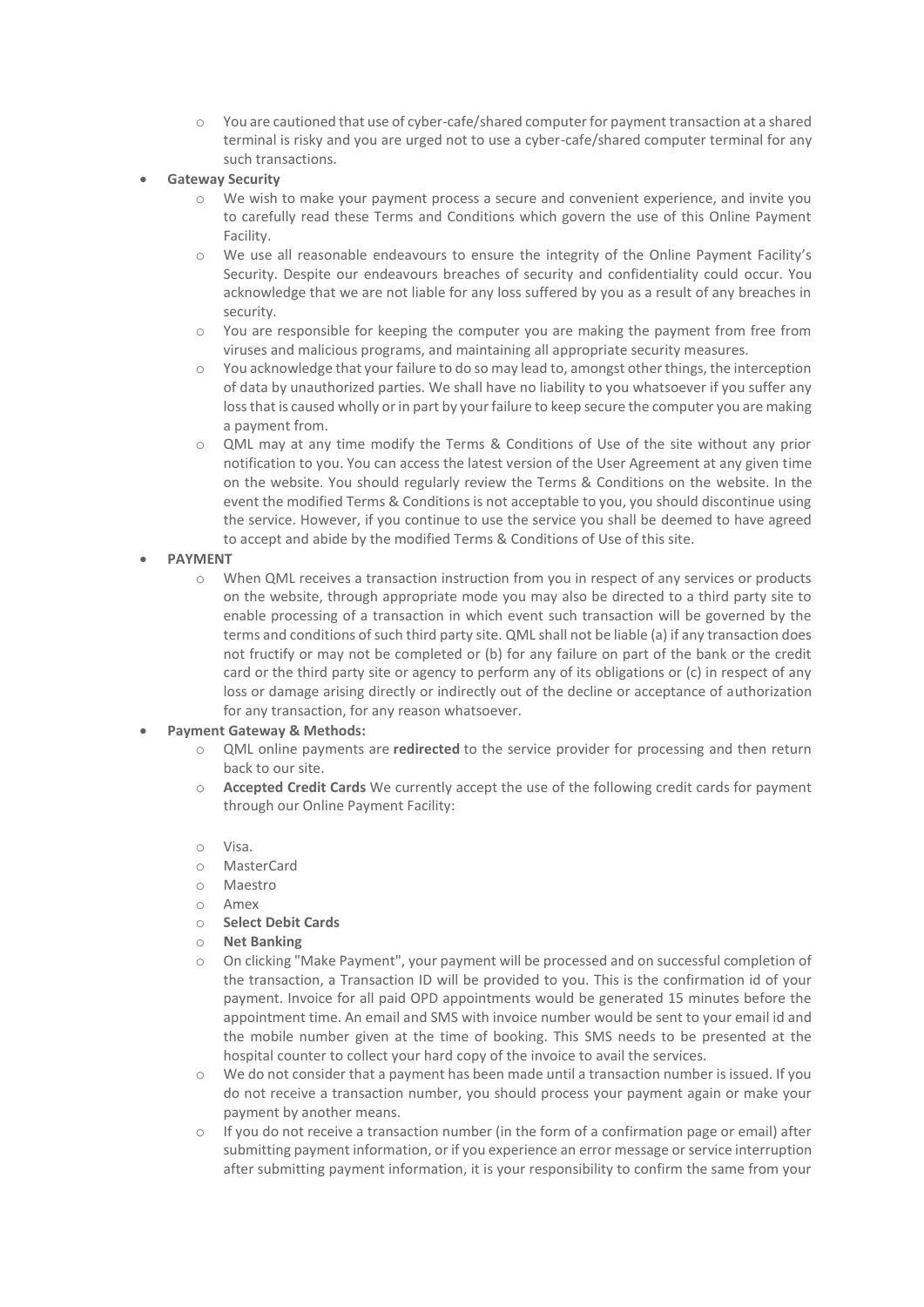bank or with the Customer Service Department whether or not your payment has been made. Only you may be aware of any problems that may occur during the payment process. QML will not be responsible for losses (monetary or otherwise) if you assume that payment was not made because you failed to receive confirmation. In case of Credit/Debit Card bookings the Credit/Debit Card and Card holder must be present at the billing counter.

**Confirmation/ Evidence of Transaction:**

## **Non Paid Appointments**

- o **SMS confirmation** Your booking confirmation will be sent via SMS to the mobile number given by you at the time of booking. The SMS details need to be shown at the billing counter to get a printed invoice.
- o **Email confirmation**: Your booking confirmation will be sent via an email to the email address given by you at the time of booking. This confirmation can be printed and shown at the billing counter to get a printed invoice.
- **Paid Appointments**
	- o **SMS confirmation** Your booking and payment confirmation will be sent via SMS to the mobile number given by you at the time of booking. For OPD appointments, invoice will be automatically generated 15 minutes before the appointment time by the system. The invoice number will be sent through SMS to the mobile number given by you at the time of booking. You will need to show this SMS to collect printed duplicate copy of the Invoice.
	- o **Email confirmation:** Your booking and payment confirmation will be sent via email to the email address given by you at the time of booking. For OPD appointments, invoice will be automatically generated 15 minutes before the appointment time by the system. Invoice will be sent as an attachment to your email address given by you at the time of booking.

In respect of any transactions permitted by QML via its website from time to time, QML's own records of such transactions, maintained through computer systems or otherwise, including the recording of the time of the transaction(s), shall be conclusive proof of the genuineness and accuracy of such transactions and shall be accepted as conclusive evidence and binding on you for all purposes.

- **Important**
	- o If you are unable to make your appointment time, QML may attempt to contact you, using the information provided at the time of booking. If QML is unable to reach you after its initial attempt, QML may entertain another walk in /next appointee patient.
	- $\circ$  You will need to produce the credit card/ debit card used for the payment of the booking at the OPD billing Counter.
- **Pricing and Other Errors**
	- o If the amount you pay for an appointment, PHP and/or IP Deposit or Preventive Health Check (PHP) varies from the actual services charge because of change in price or you are able to book an appointment or PHP before the scheduled OPD date or you are able to book an appointment or PHP that was not supposed to have been released for booking then; QML will have the right to cancel that appointment and refund you the amount that you have paid. This will apply regardless of human error or a transactional malfunction of this Website.
- **RESCHEDULING, CANCELLATION & REFUND POLICY**
- **Rescheduling**
	- o For all online paid appointments for consultation and/or PHP, rescheduling such appointment can be done only for the respective hospital and of the same physician in case of consultation.
	- Rescheduling of all online paid appointments can be done only until the invoice against such appointment is generated. Once invoice is generated, cancellation and refund process as mentioned below should be followed and re-process for a fresh booking, if need be.
- **Cancellations:**
- **Cancellation by the Customer-**
	- $\circ$  For any online paid appointments, where services were not availed at the appointed time despite invoices being generated against such online appointment booking, you should cancel